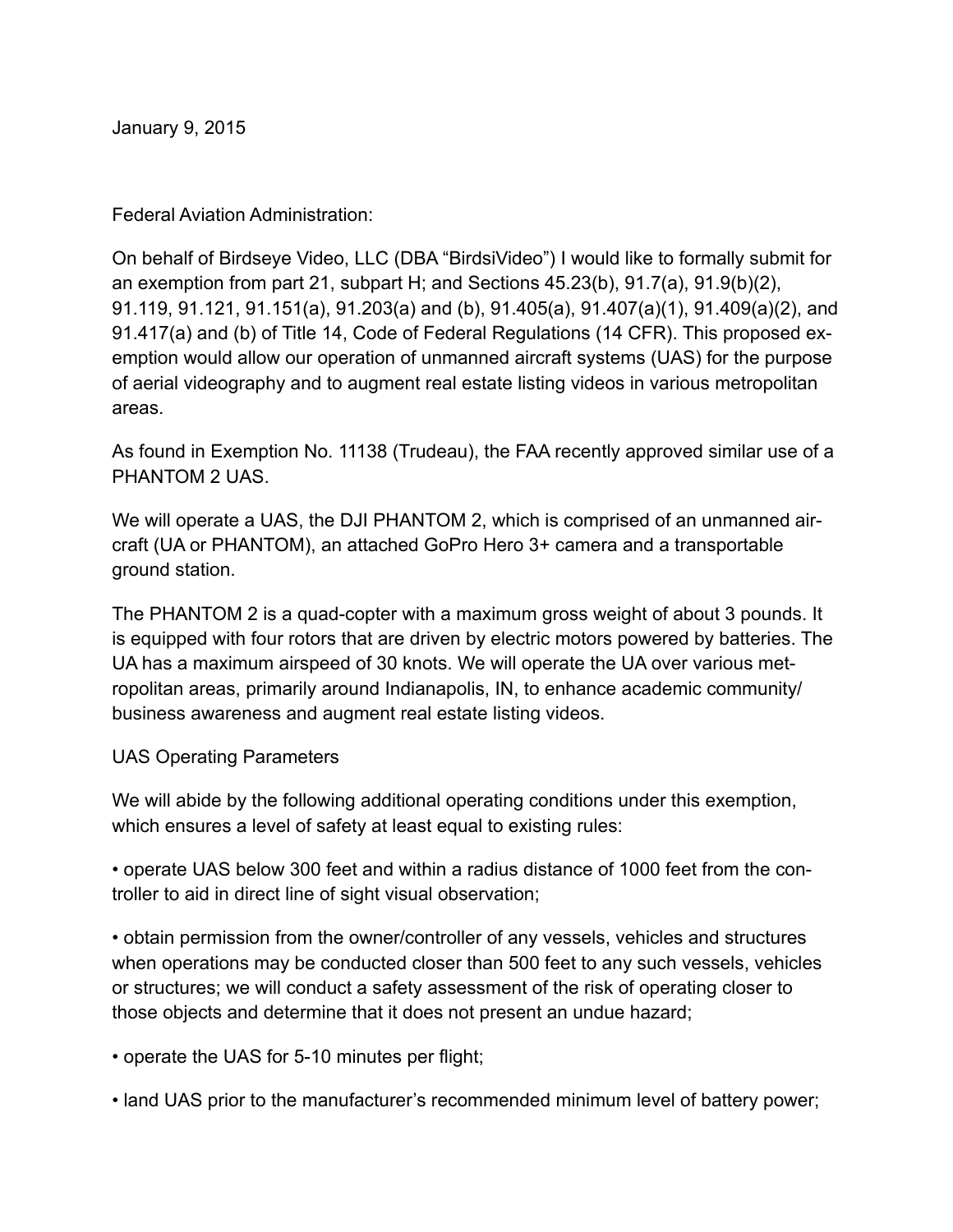• operate UAS during daylight hours only within visual line of sight (VLOS);

• use the UAS' global positioning system (GPS) flight safety feature whereby it hovers and then slowly lands if communication with the remote control pilot is lost;

• conduct all operations under the flight safety protocols (including posting a warning sign reading: "Attention Aerial Photography in Progress – Remain Back 150 feet") contained in the operating documents and will actively analyze flight data and other sources of information to constantly update and enhance safety protocols;

• contact respective airports if operations will be within 5 miles to advise them of his estimated flight time, flight duration, elevation of flight and other pertinent information;

• always obtain all necessary permissions prior to operation;

• have procedures in place to abort flights in the event of safety breaches or potential danger;

• only operate in safe environments that are strictly controlled, are away from power lines, elevated lights, airports and densely populated areas (defined by areas depicted in "yellow" on VFR charts and through obtaining information regarding congested areas from the local Flight Standards District Office (FSDO);

• conduct extensive preflight inspections and protocols, during which safety carries primary importance (reference PHANTOM Flying Flow Chart and User Manual).

UAS Pilot in Command (PIC)

Josh Kneifel, our Chief Pilot, holds a FAA Commercial Pilot license, first-class medical certificate, multi-engine instrument rating, is a former Certified Flight Instructor and has substantial flight time in numerous types of aircraft. Given his flight background and experience, he has the knowledge required to ensure the high level of safety required by current regulations. Any other pilots who would conduct flights will hold a minimum of a FAA Private Pilot License and third-class medical.

Regarding UAS operational training, we have flown numerous practice flights in remote areas as hobbyists simulating flights for future commercial use to gain familiarization with the characteristics of the UAS' performance under different temperature and weather conditions.

Any PIC operating our UAS will have accumulated and logged, in a manner consistent with 14 CFR 61.51(b), 25 hours of total time as a UAS rotorcraft pilot including at least 10 hours logged as a UAS pilot with a multi-rotor UAS. The PIC will also have accumu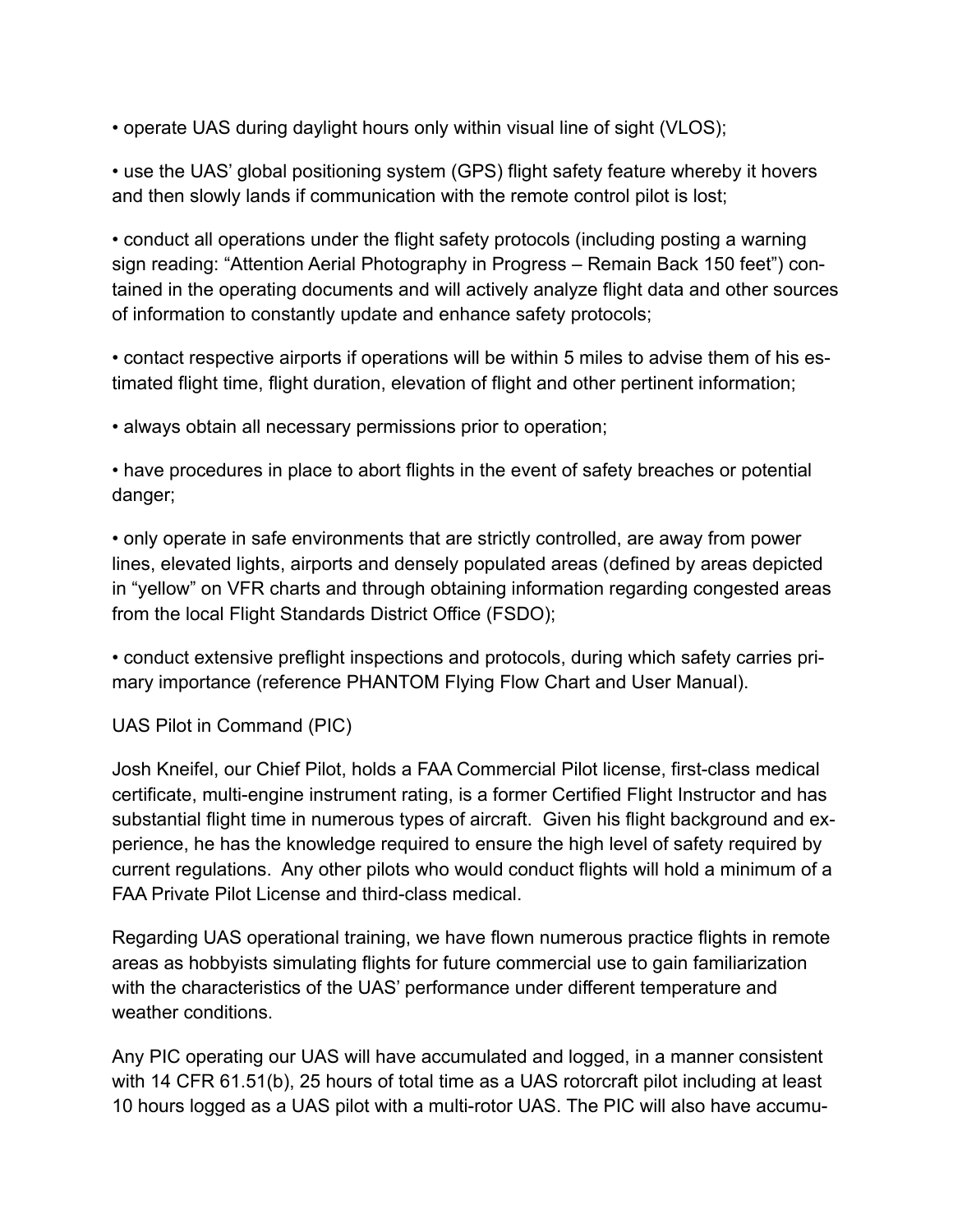lated and logged a minimum of 5 hours as a UAS pilot operating the same make and model of UAS to be used for operations. In addition to the hour requirements, the PIC will accomplish 3 take-offs and landings in the preceding 90 days (for currency purposes) prior to any flight.

## Specific Exemptions Requested

Given the size, weight, speed, and limited operating area associated with the UA, we feel an exemption from 14 CFR part 21, Subpart H (Airworthiness Certificates) and § 91.203(a) and (b) (Certifications required), subject to certain conditions and limitations, is warranted and meets the requirements for an equivalent level of safety under 14 CFR part 11 and Section 333 of P.L. 112-95 (Section 333).

We request an exemption from § 45.23 Marking of the aircraft because the UA will not have a cabin, cockpit or pilot station on which to mark certain words or phrases. Further, the two-inch lettering is difficult to place on such a small aircraft with dimensions smaller than the minimal lettering requirement. Regardless of this, we can mark the UAS in the largest possible lettering by placing the word "Experimental" on its fuselage as required by § 45.29(f) so that anyone will see the markings.

We request an exemption from § 91.7(a) which prohibits the operation of an aircraft without an airworthiness certificate, since there is currently no certificate applicable to our operation, this regulation is inapplicable.

We request an exemption from §§ 91.405(a), 91.407(a)(1), 91.409(a)(2) and 91.417(a) and (b) Maintenance inspections since they only apply to aircraft with an airworthiness certificate. However, as a safety precaution we will perform a preflight inspection of the UAS before each flight as outlined in the attached operating documents.

We request an exemption from § 91.9(b)(2) which requires an aircraft flight manual in the aircraft, however since there are no pilots or passengers on board the aircraft and given its size, this regulation is inapplicable. We believe an equivalent level of safety will be achieved by maintaining a safety/flight manual with the UAS ground station.

We request an exemption from § 91.119 which prescribes safe altitudes for the operation of civil aircraft, but it allows helicopters to be operated at lower altitudes in certain conditions. We will not operate our UAS above the altitude of 300 feet above ground level (AGL) and will also only operate in safe areas away from the public and traffic, thus "providing a level of safety at least equivalent to or below those in relation to minimum safe altitudes." Given the size, weight, maneuverability, and speed of the UAS, an equivalent or higher level of safety will be achieved.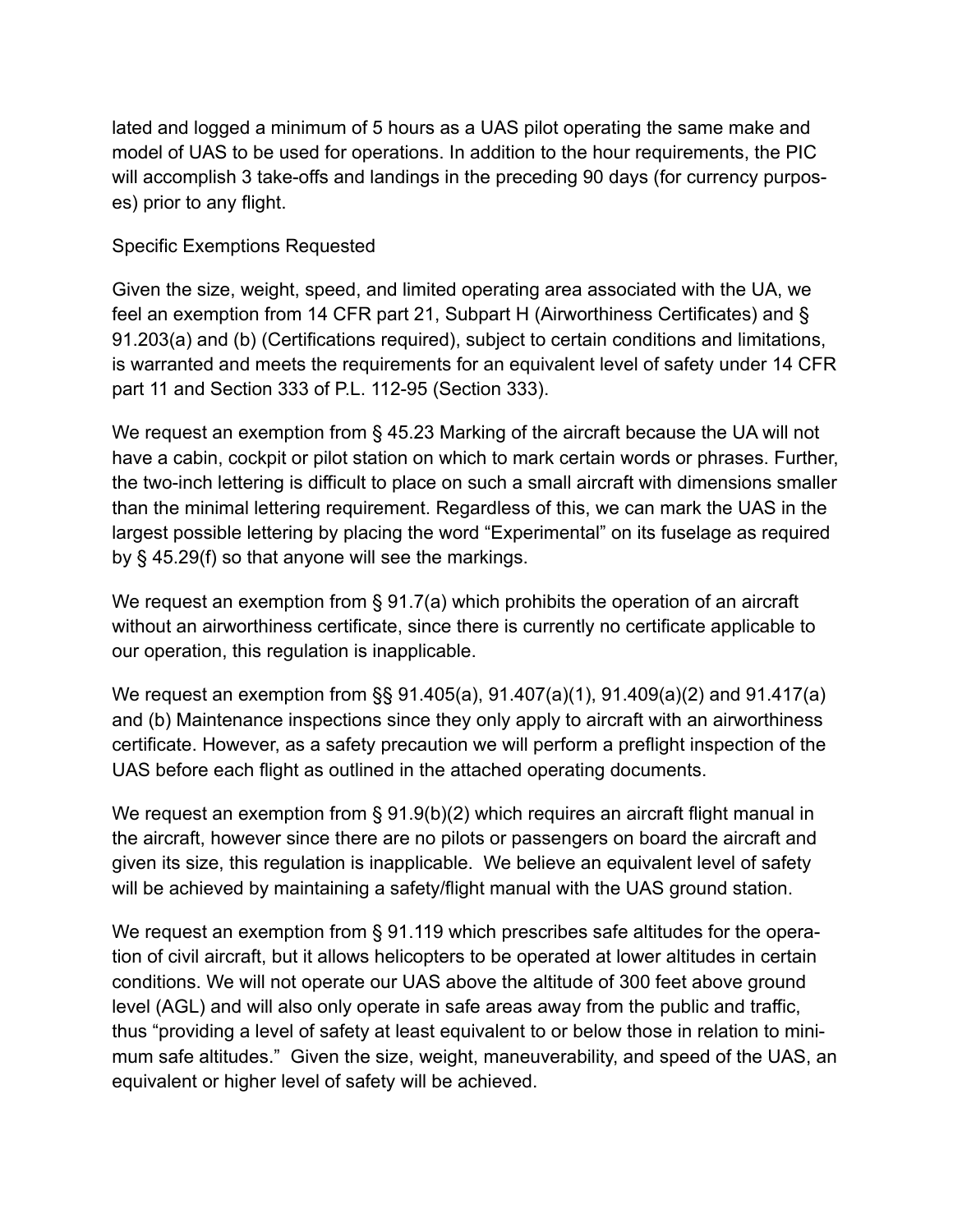We request an exemption from § 91.121 Altimeter settings as it is inapplicable since the UAS utilizes electronic GPS with a barometric sensor.

We request an exemption from § 91.151(a) Fuel requirements for flight in VFR conditions. The UAV is 100% electric and two low battery alerts are issued - per the operating documents, the UAV will be landed at the first alert. Also, our flights will last only 5-10 minutes each, and the UAS has an automated function which results in immediate landing when a low battery is detected. The PIC will not begin a flight unless (considering wind and forecast weather conditions) there is enough power to fly to the first point of intended landing and, assuming normal cruising speed, land the UA with 30% battery power remaining.

## Public Interest

Aerial videography for geographical awareness and for real estate marketing has been around for a long time through manned fixed wing aircraft and helicopters, but for small business owners, its expense has been cost-prohibitive. By granting this exemption we would be able to provide this service at a much lower cost. Further, our small UAS will pose no threat to the public given its small size and lack of combustible fuel when compared to larger manned aircraft. Additionally, the operation of our UAS will minimize ecological damage and promote economic growth by providing information to companies looking to relocate or build in the metro areas we service.

## **Summary**

We will comply with all of the following conditions and limitations should this grant of exemption be provided:

1) Operations will be limited to the following aircraft described in the operating documents which is a quad-rotor aircraft weighing less than 3 pounds: PHANTOM 2 Unmanned Aircraft System.

2) The UA will not be flown at an indicated airspeed exceeding 30 knots.

3) The UA will be operated at an altitude of no more than 300 feet above ground level (AGL), as indicated by the procedures specified in the operating documents. All altitudes reported to ATC must be in feet AGL.

4) The UA will be operated within visual line of sight (VLOS) of the Pilot In Command (PIC) at all times.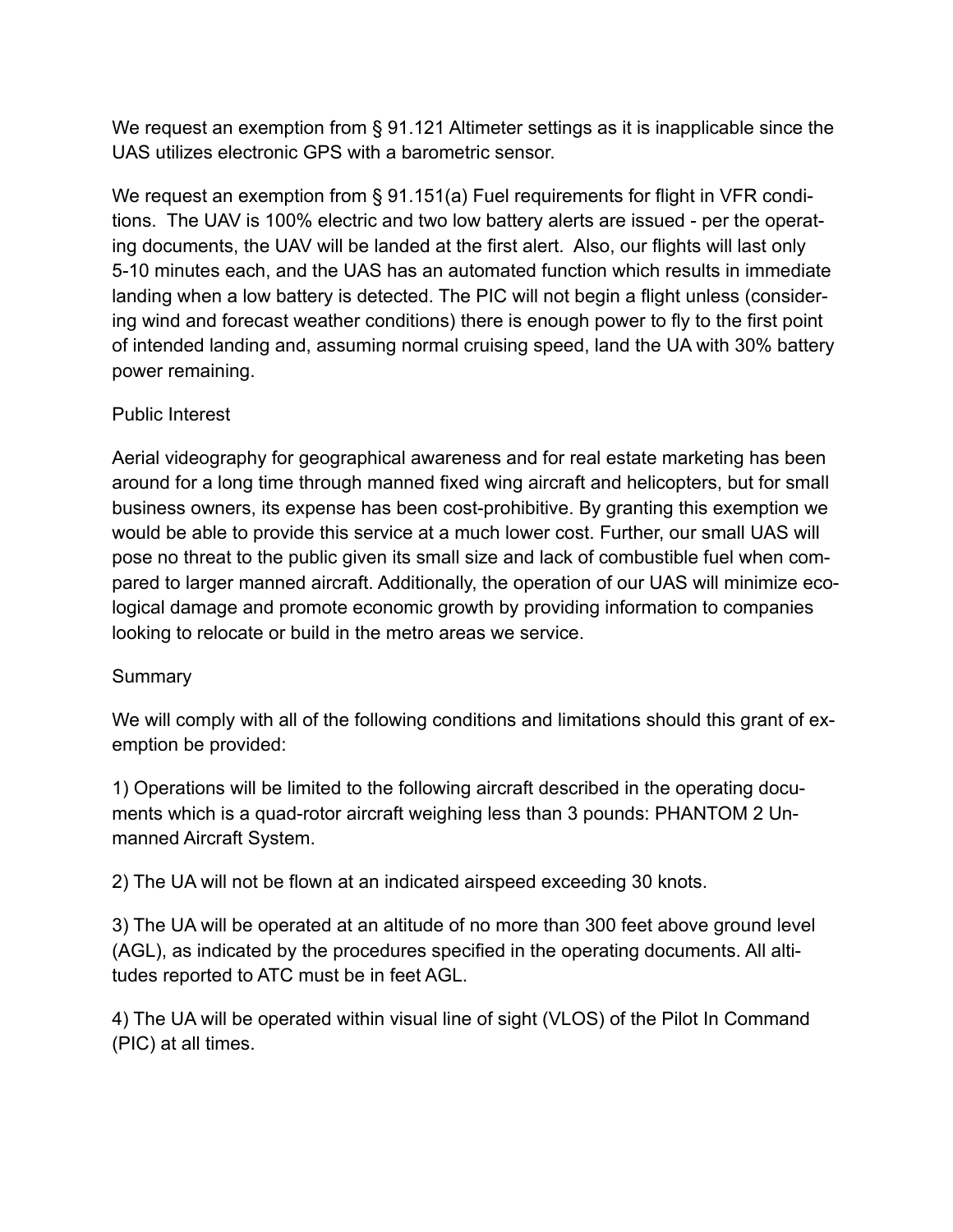5) All operations will utilize a visual observer (VO). The UA will be operated within the visual line of sight (VLOS) of the VO at all times. The VO and PIC will be able to communicate verbally at all times. The PIC will be designated before the flight and will not transfer his or her designation for the duration of the flight. The PIC will ensure that the VO can perform the functions prescribed in the operating documents.

6) The operating documents will be accessible during UAS operations and made available to the Administrator upon request. Any revisions to the operating documents will be presented to the Administrator upon request.

7) Prior to each flight, the PIC will inspect the UAS to ensure it is in a condition for safe flight. If the inspection reveals a condition that affects the safe operation of the UAS, the UAS will not be operated until the necessary maintenance has been performed and the UAS is found to be in a condition for safe flight. The Ground Control Station will be included in the preflight inspection. All maintenance and alterations will be properly documented in the aircraft records.

8) Any UAS maintenance or alterations that affect the UAS operation or flight characteristics, e.g. replacement of a flight critical component, will undergo a functional test flight. The PIC who conducts the functional test flight will make an entry in the aircraft records.

9) The pre-flight inspection section in the operating documents will account for all discrepancies, i.e. inoperable components, items, or equipment, not already covered in the relevant sections of the operating documents.

10) We will follow the UAS manufacturer's aircraft/component, maintenance, overhaul, replacement, inspection, and life limit requirements.

11) We will carry out maintenance, inspections, and record keeping requirements, in accordance with the operating documents. Maintenance, inspection, and alterations will be noted in the aircraft records, including total flight hours, description of work accomplished, and the signature of the authorized person returning the UAS to service.

12) Each UAS operated will comply with all manufacturer Safety Bulletins.

13) An authorized person will make an entry in the aircraft record of the corrective action taken against discrepancies discovered between inspections.

14) UAS operations will be conducted by a PIC possessing at least a private pilot certificate and at least a current third-class medical certificate. The PIC will also meet the flight review requirements specified in 14 CFR 61.56 in an aircraft in which the PIC is rated on his or her pilot certificate.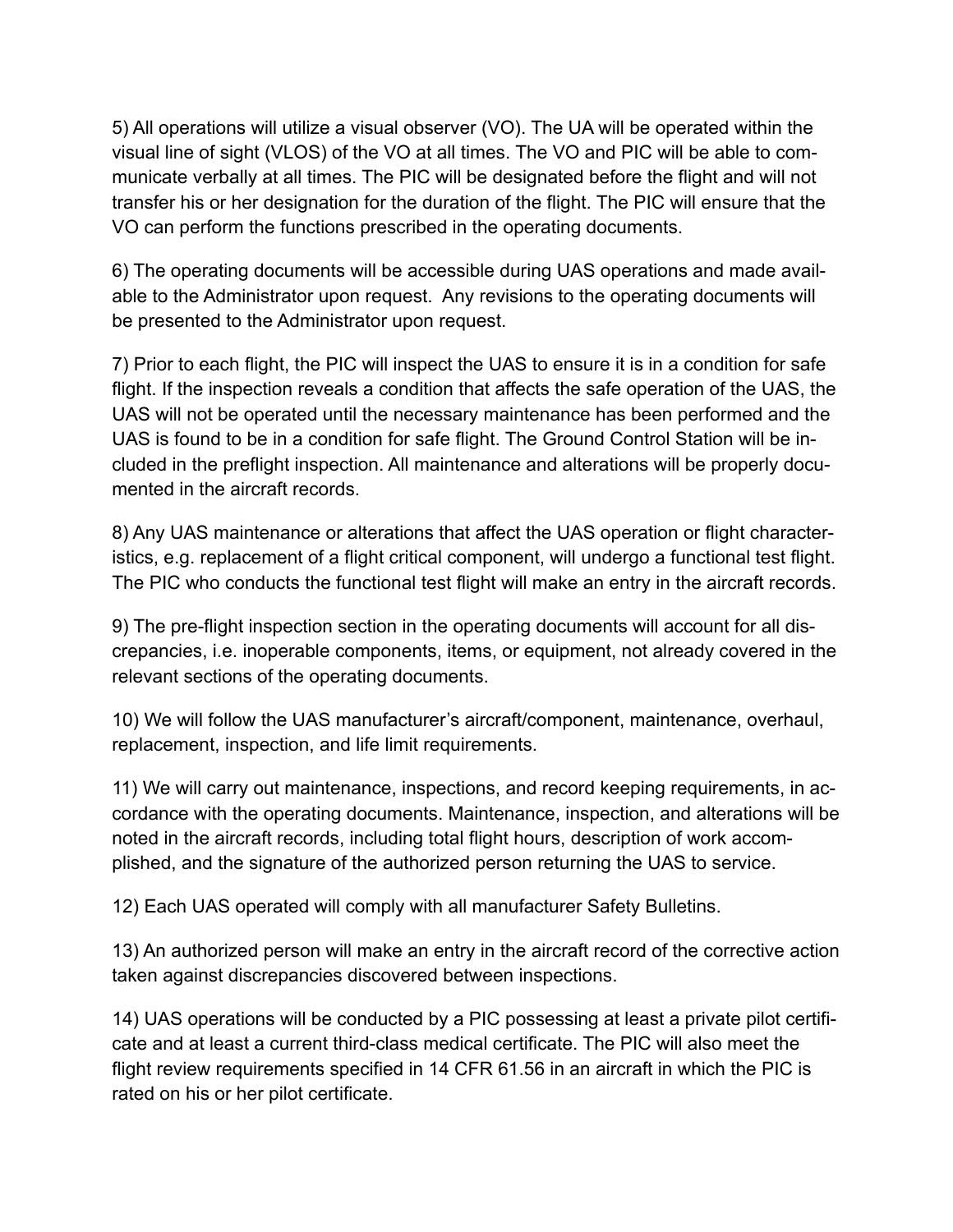15) Prior to operations conducted for the purpose of aerial videography/cinematography and augmenting real estate listing videos (or similar operations), the PIC will have accumulated and logged, in a manner consistent with 14 CFR 61.51(b), a minimum of 25 hours of total time as a UAS rotorcraft pilot including at least 10 hours logged as a UAS pilot with a multi-rotor UAS.

16) Prior to operations conducted for the purpose of aerial videography/cinematography and augmenting real estate listing videos (or similar operations), the PIC will have accumulated and logged, in a manner consistent with 14 CFR 61.51(b), a minimum of 5 hours as UAS pilot operating the make and model of the UAS to be used in operations. The PIC will accomplish 3 take-offs and landings in the preceding 90 days (for currency purposes).

17) The PIC will not operate the UAS for the purpose of aerial videography/cinematography and augmenting real estate listing videos (or similar operations), unless the PIC has demonstrated and logged in a manner consistent with 14 CFR 61.51(b), the ability to safely operate the UAS in a manner consistent with the operating documents, including evasive and emergency maneuvers and maintaining appropriate distances from people, vessels, vehicles and structures.

18) UAS operations will not be conducted during night, as defined in 14 CFR 1.1. All operations will be conducted under visual meteorological conditions (VMC).

19) The UA will not operate within 5 nautical miles of an airport reference point as denoted on a current FAA-published aeronautical chart.

20) The UA will not be operated less than 500 feet below or less than 2,000 feet horizontally from a cloud or when visibility is less than 3 statute miles from the PIC.

21) If a UA loses communications or loses its GPS signal, it will return to a predetermined location within the planned operating area and land or be recovered in accordance with the operating documents.

22) The PIC will abort a flight in the event of unpredicted obstacles or emergencies in accordance with the operating documents.

23) The PIC will not begin a flight unless (considering wind and forecast weather conditions) there is enough power to fly at normal cruising speed to the intended landing point and land the UA with 30% battery power remaining.

24) We will obtain an Air Traffic Organization (ATO) issued Certificate of Waiver or Authorization (COA) prior to conducting any operations, and also request a Notice to Air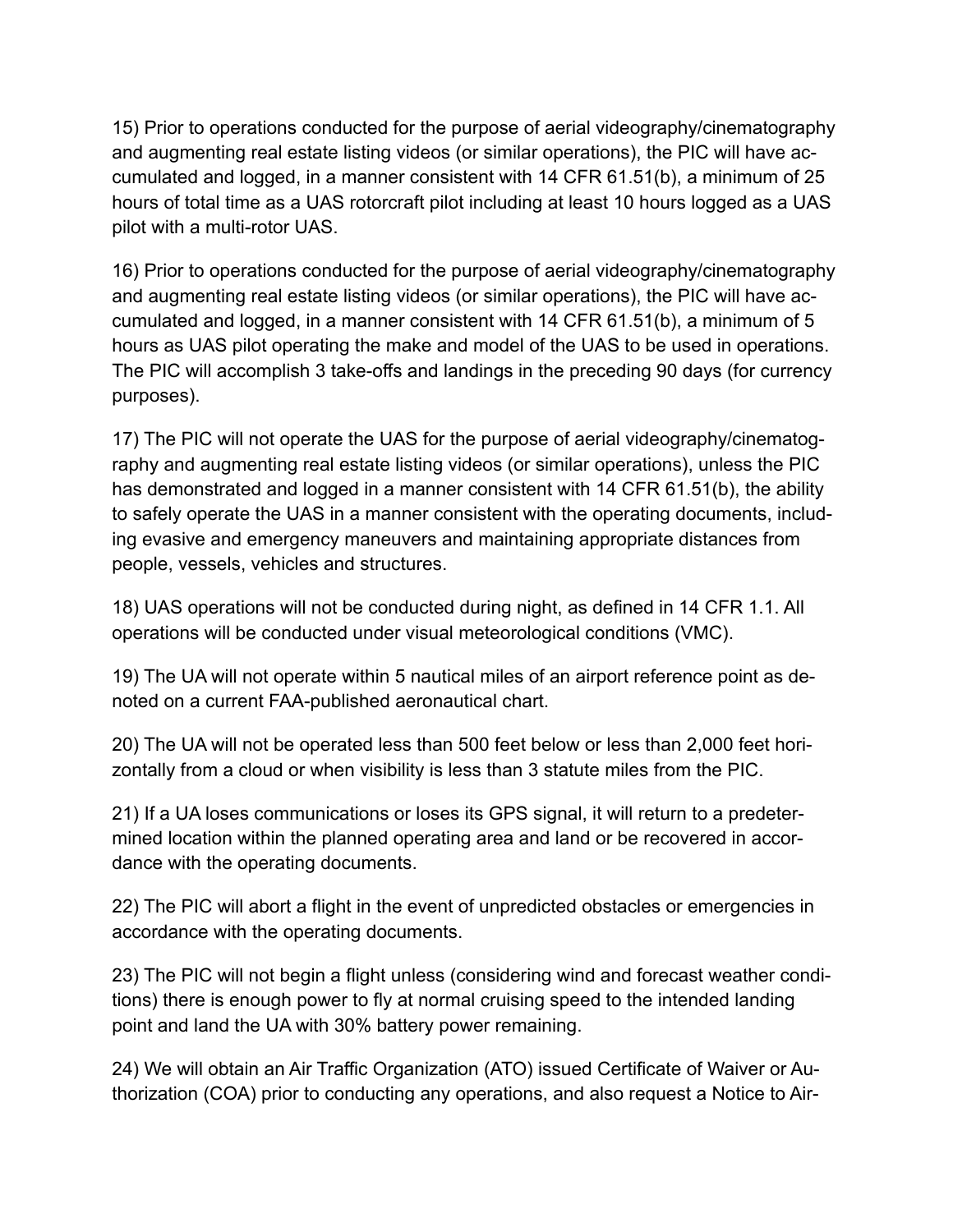man (NOTAM) not more than 72 hours in advance, but not less than 48 hours prior to the operation.

25) Before conducting operations, the radio frequency spectrum used for operation and control of the UA will comply with the Federal Communications Commission (FCC) or other appropriate government oversight agency requirements.

26) The documents required under 14 CFR 91.9 and 91.203 will be available to the PIC at the Ground Control Station of the UAS any time the UAS is operating. These documents will be made available to the Administrator or any law enforcement official upon request.

27) The UA will remain clear and yield the right of way to all manned aviation operations and activities at all times.

28) The UAS will not be operated by the PIC from any moving device or vehicle.

29) The UA will not be operated over congested or densely populated areas.

30) Flight operations will be conducted at least 500 feet from all nonparticipating persons, vessels, vehicles, and structures unless:

a. Barriers or structures are present that sufficiently protect nonparticipating persons from the UA and/or debris in the event of an accident. We will ensure that nonparticipating persons remain under such protection. If a situation arises where nonparticipating persons leave such protection and are within 500 feet of the UA, flight operations must cease immediately and/or;

b. The aircraft is operated near vessels, vehicles or structures where the owner/controller of such vessels, vehicles or structures has granted permission and the PIC has made a safety assessment of the risk of operating closer to those objects and determined that it does not present an undue hazard, and;

c. Operations nearer to the PIC, VO, operator trainees or essential persons do not present an undue hazard to those persons per § 91.119(a).

31) All operations will be conducted over private or controlled-access property with permission from the land owner/controller or authorized representative. Permission from land owner/controller or authorized representative will be obtained for each flight to be conducted.

32) Any incident, accident, or flight operation that transgresses the lateral or vertical boundaries of the operational area as defined by the applicable COA will be reported to